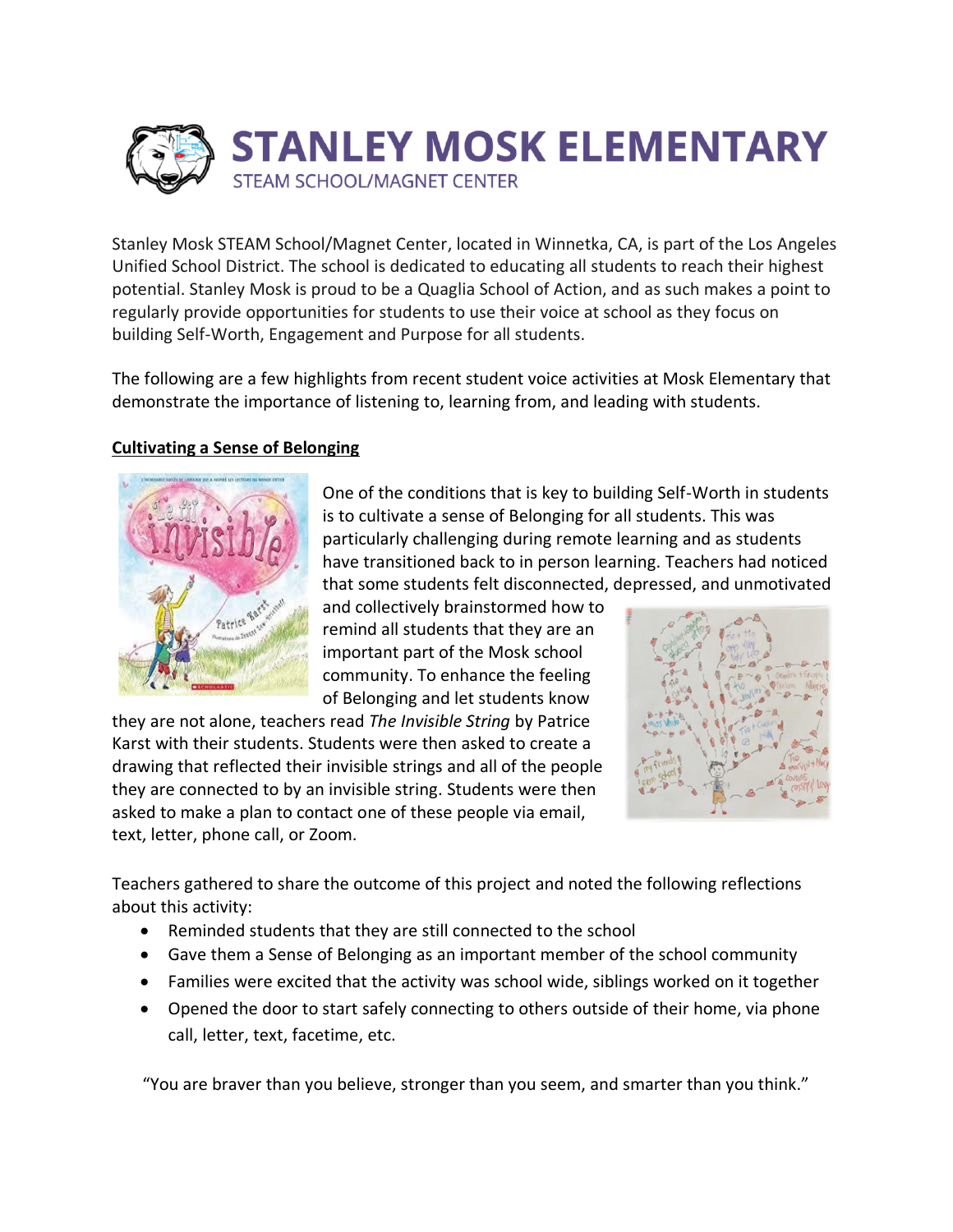## **Schoolwide Engagement in the Reading Garden**

After years of planning, Mosk Elementary opened their reading garden this spring (clic[k here](https://www.youtube.com/watch?v=okQaFfcWaP0) to view a video). The school held a ribbon cutting ceremony before introducing the garden to the students. The reading garden includes a mini amphitheater where students can learn outside, or can sit and enjoy the tranquility during lunch and recess. The garden also features raised garden beds, built by students' families, and designed specifically for students.

To go with the reading garden the students in various classrooms read the book *Scribble Stones*, by Diane Albner, a story about a stone who dreams of being something amazing instead of a dull paper weight. The story discusses how teamwork and creativity turns the plain stone into something amazing. This is a perfect connection to supporting students in balancing Dreaming and Doing in order to reach their Aspirations.

While this was a schoolwide activity, each classroom discussed how the story applied to them individually. Students then created their own Scribble stones and added them to the Reading Garden giving them a special level of ownership and connection to the reading garden.

The reading garden will continue to be a place to engage students in reading and other schoolwide activities as a place for community building where all students belong.

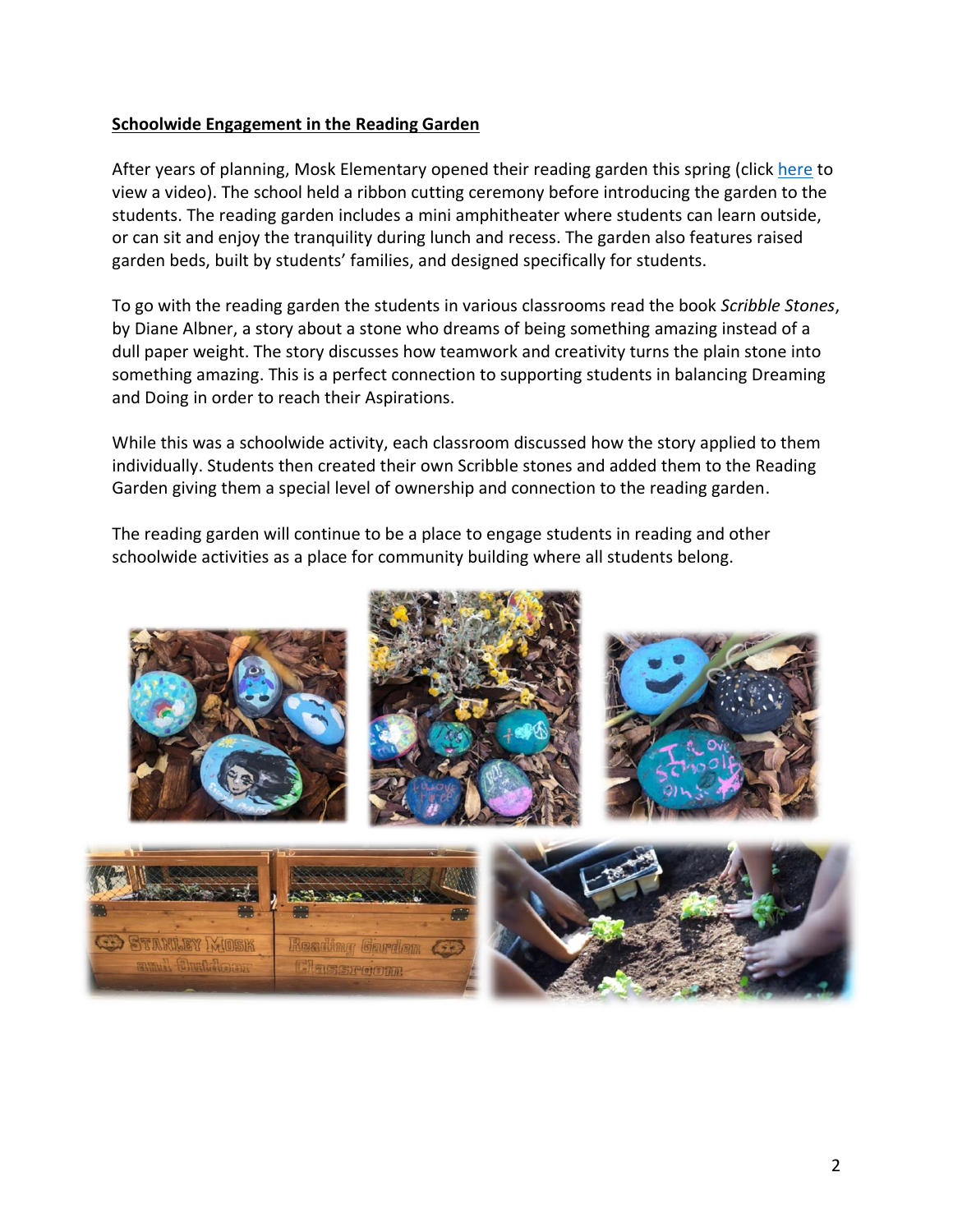## **Amplifying Student Voice**

The school has also been working on a variety of other efforts, including Legacy Projects designed to enhance, support, and amplify student voice for all students. Strategies to engage students included Kindness Week, Trees of Kindness, and Innovate Education opportunities.



The school has focused on the theme that Everyone Counts which they have addressed through a variety of school-wide read-alouds, classroom discussions (including grand conversations/literature circles/restorative justice circles), art project and other activities. This will continue to be an area of focus at Mosk as they strive to make sure every student knows their voice matters!

## **Quaglia Student Voice Survey**

Stanley Mosk has conducted a schoolwide administration of the Quaglia Student Voice Survey for students in grades 3-5 as follows:

- 2019: 244 completed surveys
- 2020: 138 completed surveys
- 2022: 198 completed surveys

Incredible growth occurred on 46 of the 50 survey statements between 2019 and 2020 which is believed to be a direct result of the hard work of the Aspirations Team and staff to intentionally work on amplifying student voice. Much effort was put into focusing on Self-Worth, Engagement, and Purpose, and the results showed. The following data reflects a sampling of the significant gains made at Mosk.

| % Improved | <b>Survey Statement</b>                                       |
|------------|---------------------------------------------------------------|
| 2019-2020  |                                                               |
| 10.5%      | If I have a problem, I have an adult at school I can talk to. |
| 11.5%      | My teacher thinks I am a good student.                        |
| 12.2%      | Teachers learn from students.                                 |
| 12.9%      | I feel important in my classroom.                             |
| 13%        | My teachers recognize me when I am kind and helpful.          |
| 13.2%      | I have fun at school.                                         |
| 13.5%      | I like going to school.                                       |
| 13.8%      | I think bullying is a problem in my school.                   |
| 14.5%      | My teacher tells my parents when I do well in school.         |
| 15.3%      | Teachers care if I am absent from school.                     |
| 16.5%      | I like my school.                                             |
| 17.3%      | The principal knows my name.                                  |
| 21%        | My teacher knows what I like to do.                           |
| 21.4%      | Teachers have fun at school.                                  |